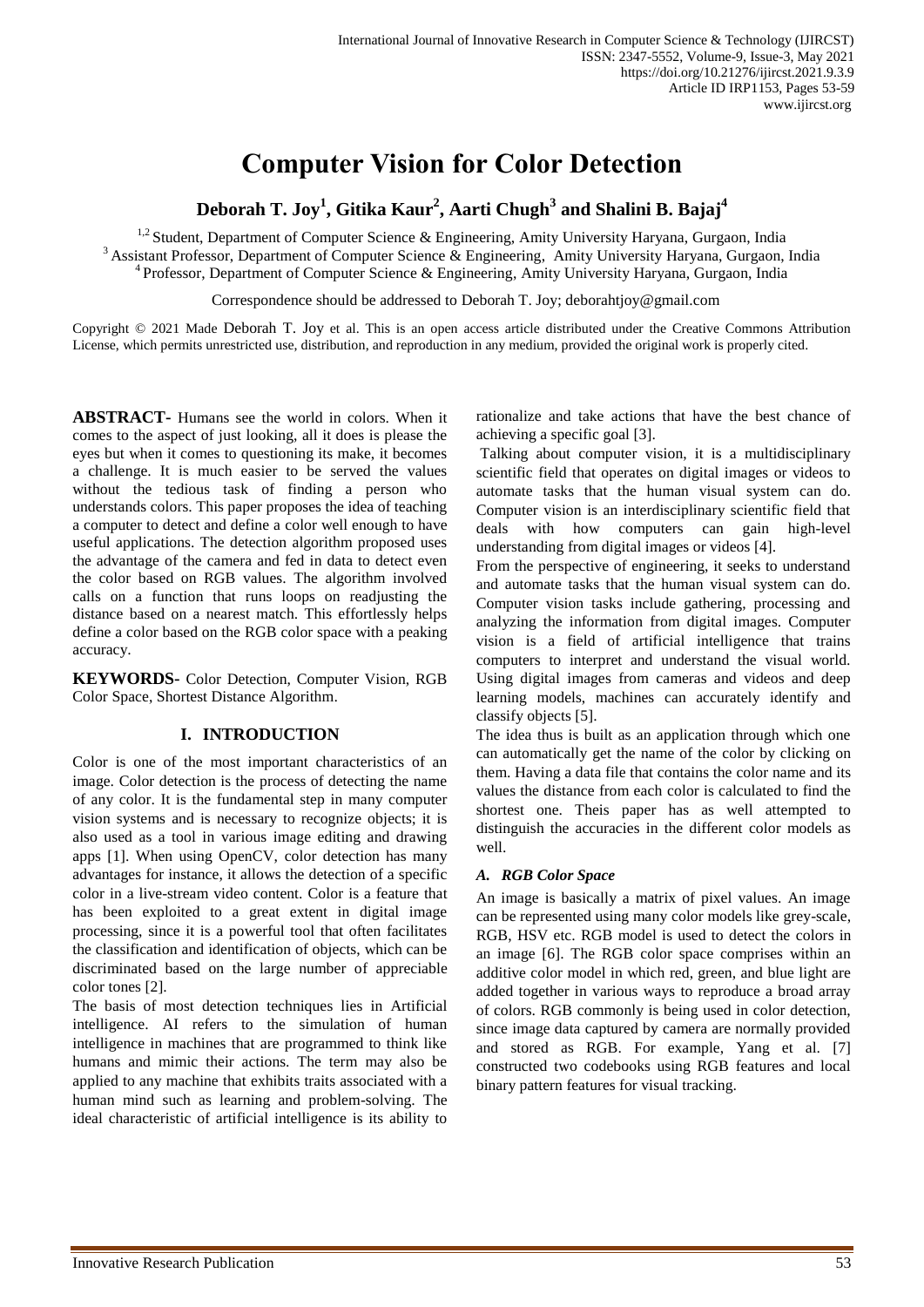

Fig. 1: RGB Color Model [4]

#### **II. LITERATURE REVIEW**

Colors and their vastness are brought to light in cohesion with computer vision over the years. Rubin observed that, although color is one of the most interesting and integral parts of vision, most models and methods of colorimetry available to describe and quantify color have been developed outside of optometry. His research presents a summary of some of the most popular color models and a brief history of the advancements that have led to our current understanding of the complicated phenomenon of color [8].

Behic created a basic application that helped to detect the colors in an image. The program constructed also returned the RGB values of the colors, which was really helpful. Many graphic designers and web designers' understanding on how RGB values can be helpful. Building a color recognizer is a great project to get started with Computer Vision according to them [9]. Wyszecki and Stiles proposed a research work that describes regarding the color science ideas and strategies. The RGB show is used here to acknowledge the shading within the image. The RGB show could be a shading model that joins red, inexperienced associated blue lights in numerous approaches to create an assortment of hues [10].

In their paper, Berns and Reiman discussed that image segmentation subdivides a picture into its constituent regions or objects. The amount of segmentation depends on the matter to be solved. Non-trivial image segmentation is one among the foremost tough tasks in image process. The accuracy of the segmentation determines the final word success or failure of a computerized analysis program [11]. Gonzalez, in his paper describes that MATLAB takes every answer as a network, that makes it the foremost usually used image making ready stage photos will speak to grey scale, RGB, HSV, and alternative shading models. It also goes over using MATLAB describing ways for detection of shapes and colors of objects which have been introduced antecedently [12]. Further, Abadpour and Kasaei tell relations in to conversion of RGB image to gray scale image and so to black and white (binary) image and much additional, but the study of form recognition doesn't seem to be represented. In the paper color image process using

principal element analysis describes the color recognition involves comparison of every pixel within the metric and leads to the dominant color because the color of the given object is explained [13].

In their paper real time color recognition, Senthamaraikannan, Shriram and William propose new real time color recognition features, i.e., extracting primary colors for the aim of vision-based human–computer interaction. Vision-based human–computer interaction can be achieved by analyzing segmental primary color regions primarily focused on color-based image segmentation and vision primarily based color recognition by addressing these difficulties [14].

However, cluttered backgrounds, unknown lighting conditions and multiple moving objects create this task difficult. Consequent to all of this, Bhanot further led the walk to a completely different direction. Images in Python had been an area of interest for this author. Coming across OpenCV which allows import and manipulation of images in Python, the author started to wonder if information could be extracted out of those images using Machine Learning and used in some way. It has been seen that searching can be done online on the basis of certain filters one of which is color. That inspired the author to actually write the code that can extract colors out of images and filter the images based on those colors [15].

Further, in their article, Ray and Rose, explain how the basics of OpenCV are understood, how colors are extracted from images using KMeans algorithm and how images are filtered from a collection of images based on RGB values of colors. This opens the doors for many superior applications such as searching for colors in a Search Engine, or looking for a piece of clothing that has a certain color in it [16].

Color detection is a field that has many buyers. There is a plethora of methods to detect colors, ranging from physical methods to latest machine learning and even web scrapping methods. Coming over to a choice in color space, some of the prominent methods have been mentioned below thus we have the major color spaces in the assistance of color detection. One of them has been stated earlier.

#### *A. HSL Color Space*

In HSL color space, H, S and L represent three different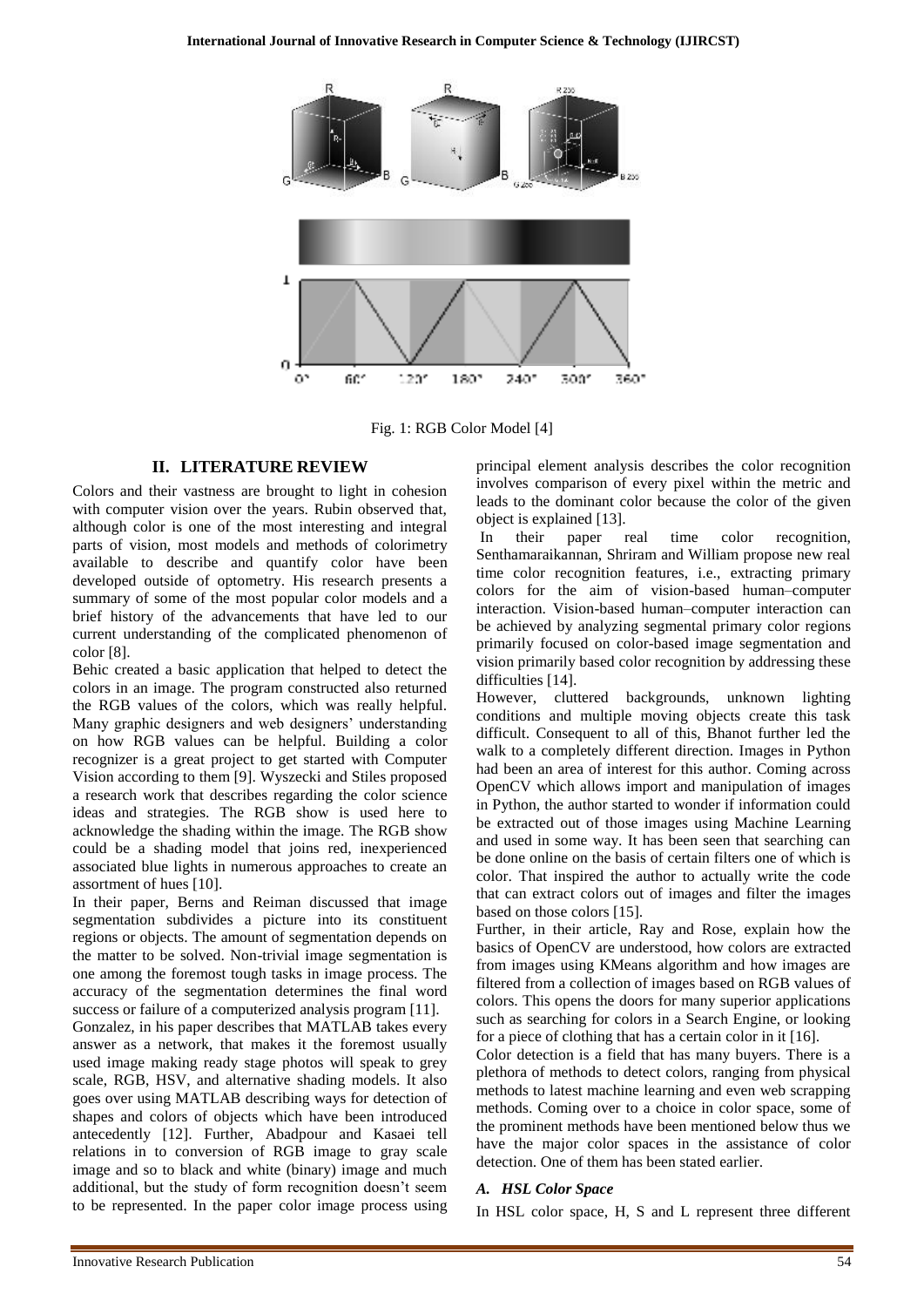dimensions respectively, and each dimension comprises two threshold values (maximum and minimum values). 'H' is hue which means the color name, such as yellow, red, and the range lies in  $0^{\circ}$  to 360°, 'S' is saturation which means the color of purity, the range is 0 to 100, 'L' represents the

lightness and the range is 0, 100 [17].

HSL has less to with the actual color definitions only more about their intensity and weight.



Fig. 2: HSL Color Model

## *B. CMYK Color Space*

A CMY color space uses cyan, magenta, and yellow (CMY) as its primary colors. The CMYK color space is a variation on the CMY model. It adds black (Cyan, Magenta, Yellow, and black (Key)). The CMYK color space closes the gap between theory and practice. In theory, the extra black component is not needed. However, experience with various types of inks and papers has shown that when equal components of cyan, magenta, and yellow inks are mixed, the result is usually a dark brown, not black. Adding black ink to the mix solves this problem [18]. As compared to the additive RGB color space, the CMYK color space is subtractive in nature.



Fig. 3: CMYK Color Model

# **III. METHODS ADOPTED**

After a whole lot of contemplation, the aforementioned leads the authors to believe that color detection is not

restricted to just the human eyes and further has several partitions and techniques in machine interpretation of colors. Now to teach an algorithm is not hard, the implementation follows having a data file that contains the color name and its RGB values, the distance from each color is calculated to find the shortest one, it is readjusted in each iteration. So, the process goes as follows, collection of the dataset and consequently cleaning and importing it. The real magic comes here in building the shortest distance algorithm. In the given pseudo code, functions and keys are in bold and italic, mathematical calculations are highlighted in italic within quotes and variable are in bold.

- 1. *create* a function to *calculate* **minimum distance** from all colors and get the most matching color
- 2. *set* a **minimum value** to correspond with **distance**
- 3. *while* **values** in the file *exist*:
	- *a.* set **distance** as the "*sum of absolute values of difference between image and file values"*
	- b. reset **minimum value**
	- c. get the **name** of color corresponding to the **new minimum**
- 4. *map* "*accuracy"* based on value in the file and value in the image
- 5. *plot* **distance** loops
- 6. *return* the name of **final closest valued color**

In this color detection algorithm, an application is built through which you can automatically get the name of the color by clicking on them. The benefit of the said model is that the distances are calculated by successive update of the minimum distance.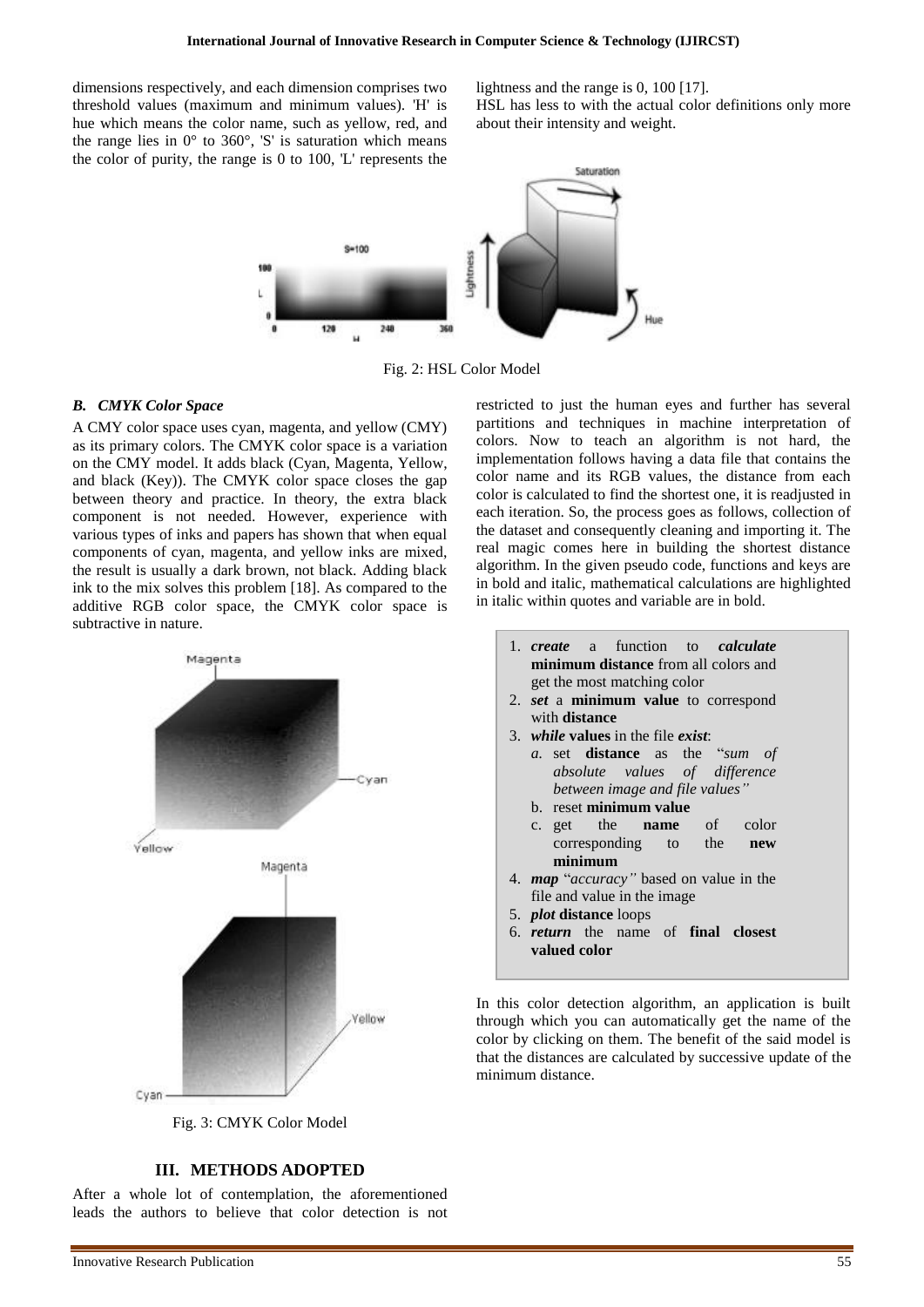

Fig. 4: Process Flow Diagram

To better understand how the idea is actually flowing above a process flow diagram has been constructed to give an illustration of how things are built. Now, Color Detection is a fairly simple process when using RGB combinations of colors as compared to CMYK and HSL methods. RGB gives a comparatively better accuracy. So the accuracy is calculated by mapping the original RGB values and finding its error with the actual color values. This is further followed by the user interface setup. A default image, as discussed later, is setup to require a color definition further a GUI is setup using python as base language to let a user click a fresh image and find its RGB value along with the color match closest to it. Here it is useful to understand that the libraries offered by the languages help with most of the work. Computer vision has its own library OpenCV to make the analysis of images a much easier task. Python is a high level, interpreted, interactive and object-oriented language which is also highly readable. While the OpenCV library has more than 2500 algorithms and is capable of processing images and videos to detect faces, identify objects, classify human actions, track moving objects, color detection, pattern recognition and many more [19].

An activity diagram portraying the control flow from a start point to a finish point and as well showing the various

decision paths that exist while the activity is being executed has been given below.

An activity diagram is a behavioral diagram i.e. it depicts the behavior of a system. Both sequential processing and concurrent processing of activities have been depicted using the activity diagram.



Fig 5: Activity Diagram for System

## **IV. EXPERIMENTAL RESULTS**

The RGB color model giving the accuracy that it is leads to believe that the other color models as well may have a wing of accuracy. Further research has revealed a neat difference in the color models, which have been discussed below.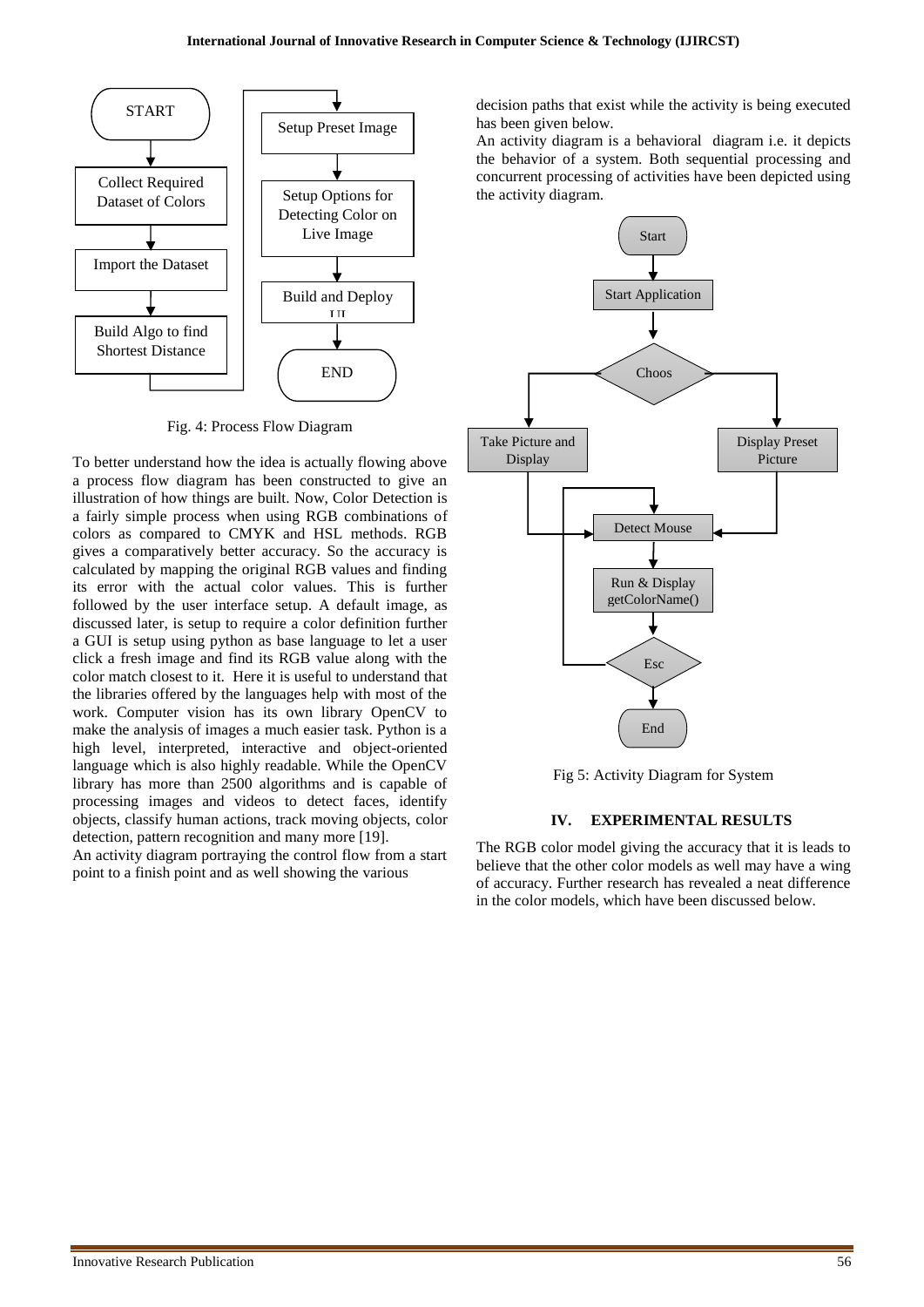

Fig. 6: Distance Calculation Comparison

The figure above offers a stark comparison on why an HD picture gives better results as defiant to picture taken by a dependent hardware, webcam in this case. What human eye would call white, in a picture leads to light grey. The graphs depict a closure in the distances after successive update to adjust the minimum distance value in each loop. Further talking about the accuracy, in the case of RGB distance calculation algorithm, the accuracy can be improved by changing the updated distances. The added advantage of RGB model is classification on neutral all color grounds, making it easy to calculate distances repeatedly with more accuracy as compared to parallel color models. Though RGB offers some debatable disadvantages and questionable advantages, if the dealing itself is complex fitting it into a computer aided system may not be advisable. All work on how color is viewed by a computer and given the fact that today's world is filled with their desired data, none of the color models can be shunned. We can only depend on accuracy of actual color / data viewed by human eyes since the constraints of computer vision lie in the pixel quality of the hardware it is subject to. A comparison between them has been given below.

| Table 1: Comparison Between Color Models |  |  |  |
|------------------------------------------|--|--|--|
|------------------------------------------|--|--|--|

| Model | Parameters              | Advantages                                                                                    | Disadvantage                                                                                           |
|-------|-------------------------|-----------------------------------------------------------------------------------------------|--------------------------------------------------------------------------------------------------------|
| RGB   | Red,<br>Green,<br>Blue. | $(1)$ No<br>transformations<br>are required in<br>displaying<br>information on the<br>screen. | $(1)$ Useless for<br>objects<br>specification.<br>$(2)$ Difficult to<br>determine<br>specific color in |

|                    |                                                                       | (2) Additive<br>property.<br>(3) Proves to be a<br>computationally<br>practical system.<br>$(4)$ Ease in AI<br>applications.                                                                                                            | RGB model.<br>(3) RGB reflects<br>the use of CRTs.                                                                                                                                                                                                 |
|--------------------|-----------------------------------------------------------------------|-----------------------------------------------------------------------------------------------------------------------------------------------------------------------------------------------------------------------------------------|----------------------------------------------------------------------------------------------------------------------------------------------------------------------------------------------------------------------------------------------------|
| CMY(K)             | Cyan,<br>Magenta,<br>vellow,<br>and Black                             | (1) Commonly<br>used for<br>production of<br>printed color.                                                                                                                                                                             | $(1)$ Since it is a<br>subtractive<br>model, the<br>components are<br>pigments or inks,<br>not colors.                                                                                                                                             |
| HSL/<br><b>HSI</b> | Hue,<br>Saturation,<br>Lightness/<br>Hue,<br>Saturation.<br>Intensity | (1) Preferable for<br>users view since<br>the components<br>are correlated<br>better with human<br>perception of<br>color.<br>$(2)$ The<br>chrominance<br>components (H<br>and S) are<br>associated with<br>the way humans<br>perceive. | (1) Undefined<br>achromatic hue<br>points are<br>sensitive to value<br>deviations of<br>RGB and<br>instability of hue,<br>due to the<br>angular nature.<br>$(2)$ Does not<br>supply with<br>insight for color<br>manipulation.<br>(3) Not uniform. |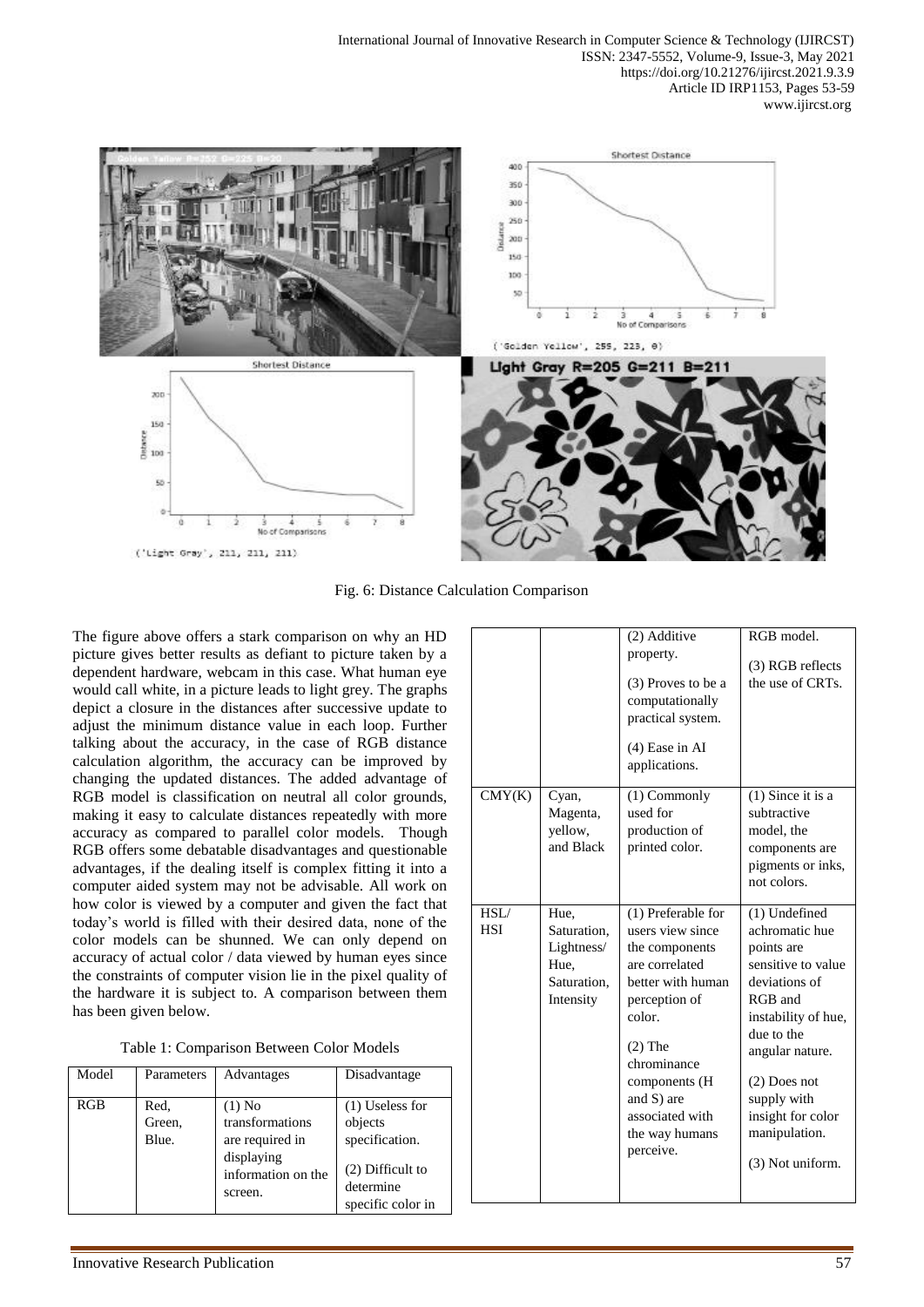This must now give a clear idea of why what has been done in this paper has actually been done. To give an even concise comprehension the chart below, enunciates the comparison of the accuracy and precision. The green bar is for accuracy, and the blue for precision. In case of RGB the accuracy has been found a peaking 97 while CMYK gives 79 [19] and HSL offers 90 [20]. The precisions are 99, 76 and 93 respectively.



Fig. 7: Accuracy Score of Color Models

## **IV. CONCLUSION AND FUTURE WORK**

The Color Detection done using computer vision has been a achieved. The GUI has been successful in giving the users an option to choose from thus returning the correct RGB values when the picture is double clicked over a certain color. Using the algorithm of mapping RGB values by finding the shortest distance and managed mean in the three, the accuracy calculated by the error in RGB distance has hit 97%. Color Detection in real life is a blooming concept. But there is still much to uncover. With changing technology in a fast paced and impatient world, we can look forward to heights that now seem unattainable. For instance, the interest of fashion designers or graphic designers in detecting and using certain colors that they are unable to name or find. The future scope of this project ranges from imbuing AI with being able to classify whether the colors detected are completely formal or do the hold the parameters of a device constraining the very aspect of accuracy that must be achieved and thus the color detection might in fact be faulty

## **CONFLICTS OF INTEREST**

The authors declare that they have no conflicts of interest.

#### **REFERENCES**

- [1] Gonzalez, R.C., Woods, R.E.: Digital Image Processing. Pearson (2018)
- [2] Project in Python Color Detection using Pandas & OpenCV. https://data-flair.training/blogs/project-in-pythoncolor-detection/
- [3] Jake Frankenfield, Gordon Scott. Artificial Intelligence (AI). https://www.investopedia.com/terms/a/artificial-intelligenceai.asp#:~:text=Artificial%20intelligence%20(AI)%20refers% 20to,as%20learning%20and%20problem%2Dsolving.
- [4] Victor Wiley, Thomas Lucas. Computer Vision and Image Processing: A Paper Review. International Journal Of Artificial Intelegence Research. ISSN: 2579-7298, Vol 2, No 1, June 2018, pp. 28-36 DOI: 10.29099/ijair.v2i1.42
- [5] Computer Vision. What it is and why it matters. https://www.sas.com/en\_in/insights/analytics/computervision.html
- [6] R. S. Berns, "Principles of Color Technology" (3rd edition New York: Wiley, 2000)
- [7] Yang, F., Lu, H., Zhang, W., Yang, G.: 'Visual tracking via bag of features', IET Image Process., 2012, 6, pp. 115–128 (doi: 10.1049/iet-ipr.2010.0127)
- [8] Hasting, G. & Rubin, Alan. (2012). Color spaces a review of historic and modern color models\*. African Vision and Eye Health. 71. 10.4102/aveh.v71i3.76.
- [9] Behic Guven. Building a Color Recognizer in Python. Towards Data Data Science. https://towardsdatascience.com/building-a-color-recognizerin-python-4783dfc72456
- [10] G. Wyszecki and W. S. Styles, "Color Science: Concepts and Methods, Quantitative Data and Formulae" (2nd edition New York: Wiley, 1982)
- [11] Berns, RS & Reiman DM, "Color managing the third edition of Billmeyer and Saltzman's Principles of Color Technology", Color Research & Application, Vol.27, No.5, (2002), pp.360-373.
- [12] Gonzalez RC, Woods RE & Eddins S.L, Digital Image Processing Using MATLAB, Pearson Education, Inc, (2004).
- [13] Arash Abadpour and Shohreh Kasaei. Principal Color and Its Application to Color Image Segmentation. http://abadpour.com/files/html/178si/W178si.html
- [14] Senthamaraikannan D, Shriram S & William J, "Real time color recognition", International Journal of Innovative Research In Electrical,Electronics, Instrumentation And Control Engineering, Vol.2, No.3,(2014).
- [15] Karan Bhanot. Color Identification in Images. Towards Data Science. https://towardsdatascience.com/color-identificationin-images-machine-learning-application-b26e770c4c71
- [16] Ray Siddheswar, and Rose H. Turi. "Determination of number of clusters in k-means clustering and application in color image segmentation." In Proceedings of the 4th international conference on advances in pattern recognition and digital techniques, pp. 137-143. 1999.
- [17] Shun-Hung Tsai, Yu-Hsiang Tseng, A novel color detection method based on HSL color space for robotic soccer competition, Computers & Mathematics with Applications, Volume 64, Issue 5, 2012, Pages 1291-1300, ISSN 0898- 1221, https://doi.org/10.1016/j.camwa.2012.03.073.
- [18] John Kennedy, Steven White. CMY and CMYK Color Spaces. https://docs.microsoft.com/enus/windows/win32/wcs/cmy-and-cmyk-color-spaces
- [19] OpenCV Python Tutorial Implementation of Computer Vision https://data-flair.training/blogs/opencv-pythontutorial/
- [20] Resti, Yulia & Burlian, Firmansyah & Yani, Irsyadi & Rosiliani, Dinda. (2020). Analysis of a cans waste classification system based on the CMYK color model using different metric distances on the k-means method. Journal of Physics: Conference Series. 1500. 012010. 10.1088/1742- 6596/1500/1/012010.
- [21] Cheng-Jin Du, Da-Wen Sun, 18 Quality Evaluation of Pizzas, Editor(s): Da-Wen Sun, In Food Science and Technology, Computer Vision Technology for Food Quality Evaluation, Academic Press, 2008, Pages 427-446, ISBN 9780123736420, https://doi.org/10.1016/B978-012373642- 0.50021-1.